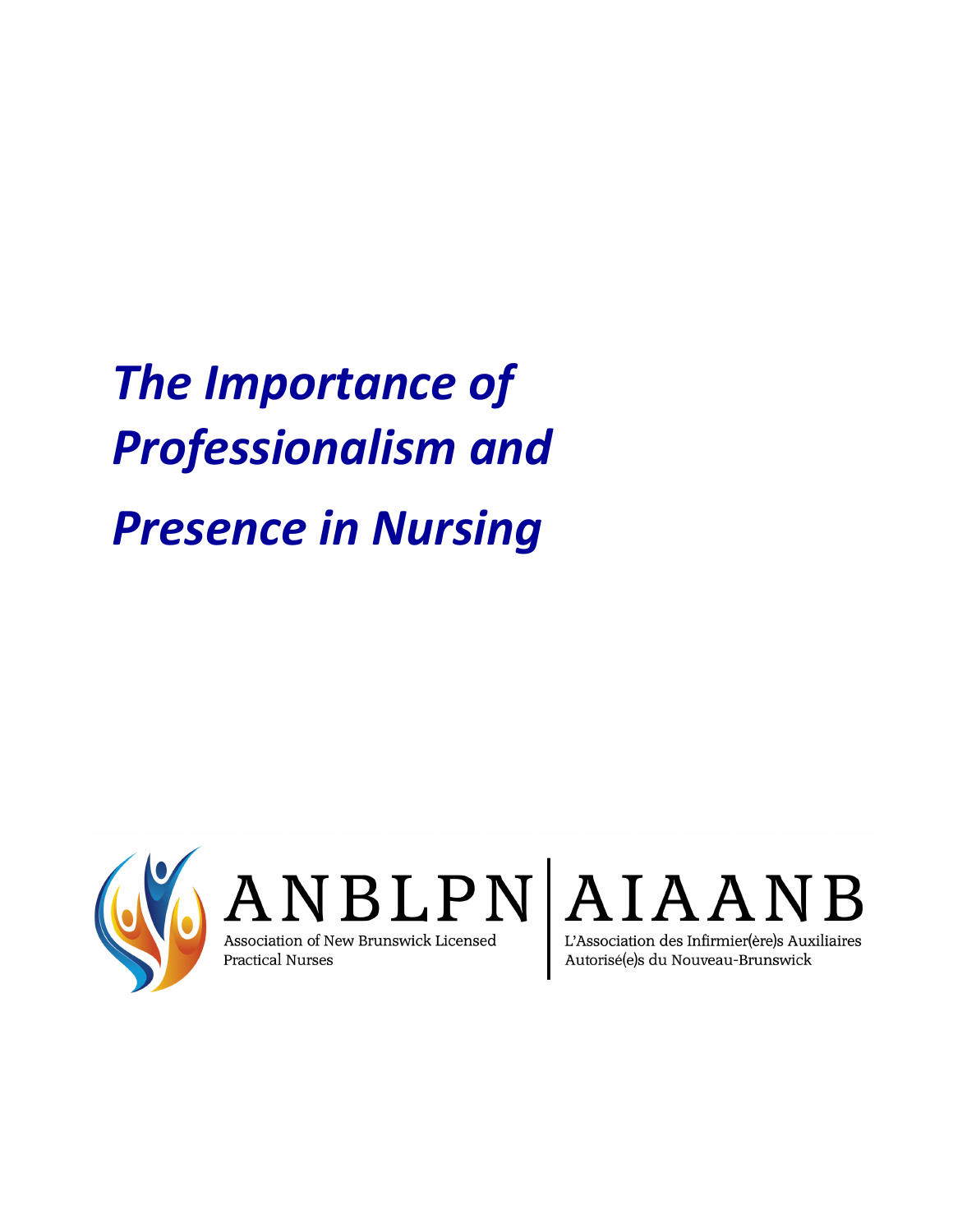# **Mission**

The Association of New Brunswick Licensed Practical Nurses ensures the public of their commitment to safe, competent, and compassionate, ethical care by regulating and enhancing the profession of practical nursing.

Copyright – The Association of New Brunswick Licensed Practical Nurses 2020 - All rights reserved. No part of this publication may be reproduced or transmitted in any form or by any means, electronic or mechanical, including photocopying, recording or by any information storage and retrieval. without prior written permission from publisher.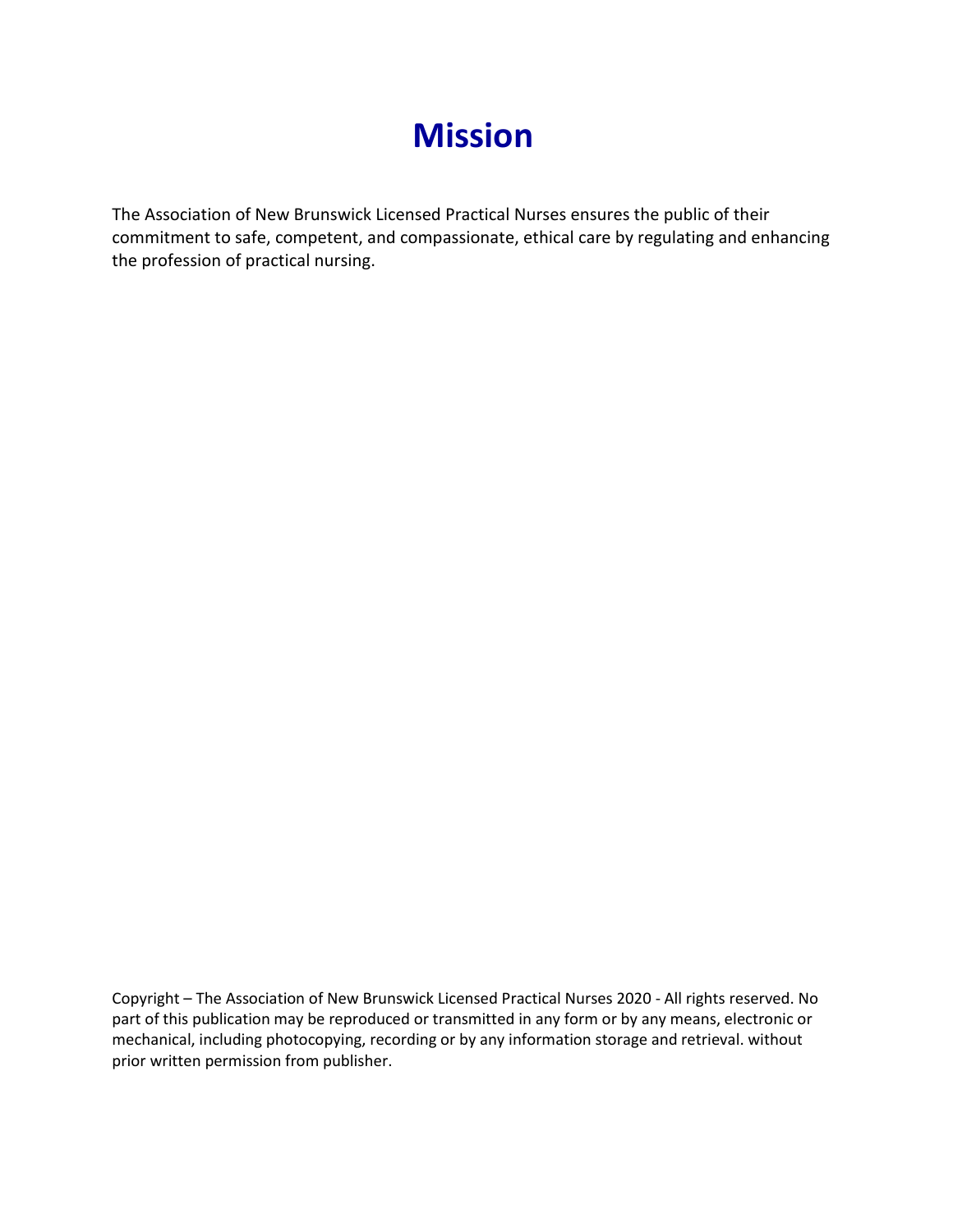**Professionalism** is characterized by members of an occupation who share the same **values** and similar education. In nursing, professionalism is realized through purposeful relationships with **clients**  and the **healthcare team** and occurs in healthy workplace environments in which each professional embraces accountability for their actions. The term professionalism may be interpreted as an overarching term, including everything from basic manners, education and appearance, to specifics like individual behaviour, job skills and job title. This document is a teaching tool on the importance of professionalism and presence in nursing and a resource on how to apply professionalism to practice.

Nursing professionals are prepared with the knowledge and skills (competencies) to practise and this is recognized by being a Licensed Practical Nurse (LPN), a registered Nurse Practitioner (NP) or a Registered Nurse (RN). Practice expectations regarding professionalism are described throughout the following nursing regulatory documents from th[e Association of Licensed Practical Nurses \(ANBLPN\)](https://www.anblpn.ca/) and th[e Nurses Association of New Brunswick \(NANB\):](http://www.nanb.nb.ca/practice/standards)

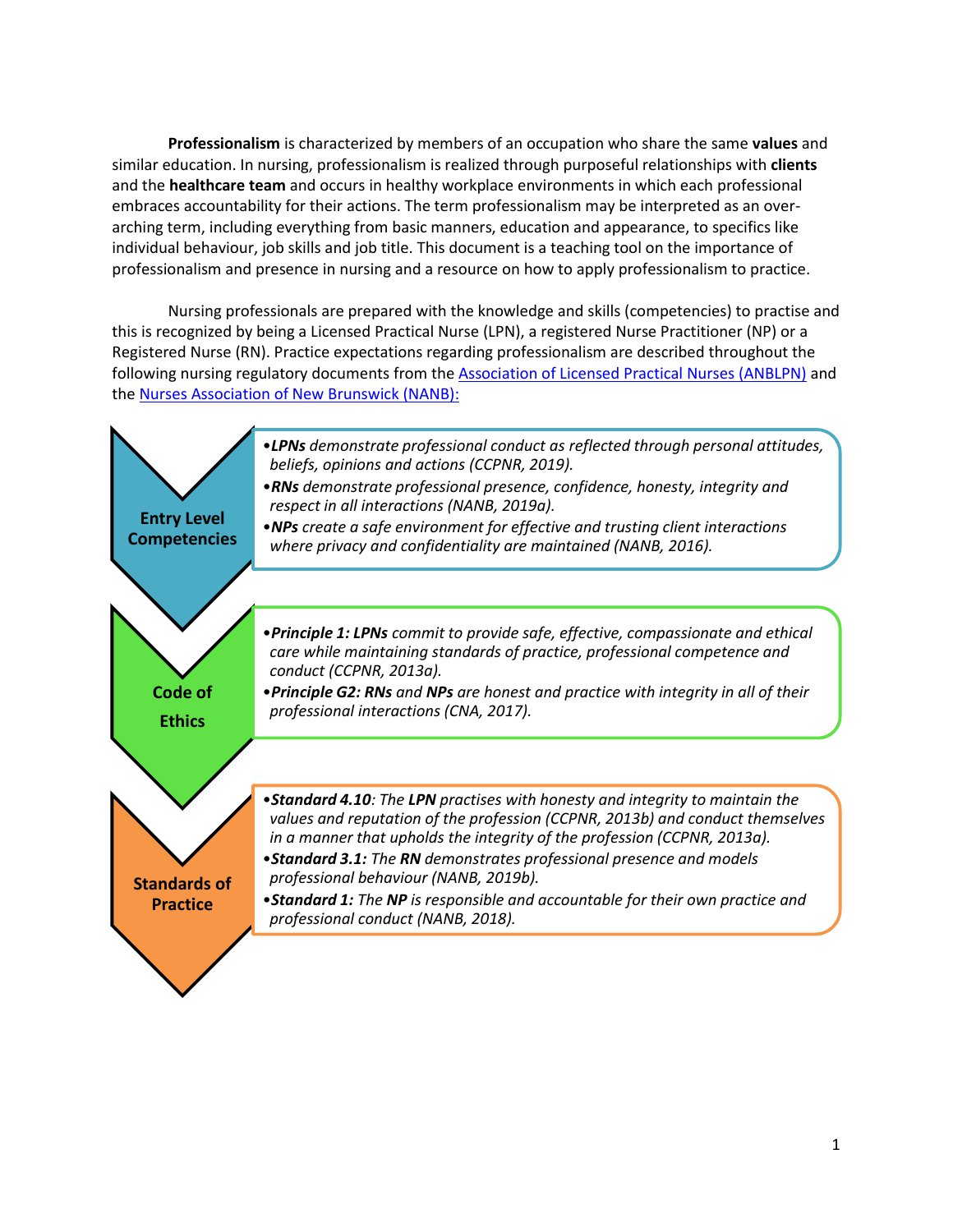## **An Element of Professionalism is Presence**

Professionalism encompasses varied aspects of behaviour, appearance and **communication** and has been described as both a noun and a verb. We are expected to 'be' professional, 'look' professional and 'act' professional. **Professional presence** is an element of professionalism and a core relational skill within nursing. It is described as a sincere and reciprocal exchange between the nurse and client – the sharing of a human experience (Fahlberg & Roush, 2016). As the scope of nursing practice continues to expand and the nursing team is challenged to prioritize the human-aspects of care amidst technical and scientific demands, nursing professionals should focus on clients as well as the equipment and tasks. Professional presence should become the driving force in nursing with the ultimate purpose being the delivery of safe, competent, ethical, and **compassionate** care for all persons (Priest, 2017).

To be professional and to be present means professional presence needs to be embedded into whom you are as a person. This may mean reflecting on where one is lacking professionally and purposefully trying to improve in that area. Self-reflection as a practitioner is considered professional behaviour, including how one's practice adheres to employer policies, regulatory standards, the code of ethics, and legislation. This is the first step in the Continuing Competence Program (CCP) and may be described as *professional self-awareness.* Professionals who self-reflect are more apt to respond positively to feedback and are more willing to adapt to change behaviour and practices as required (Scottish Government, 2012).

# **Characteristics of Professional Presence**

Professional presence is more than a checklist of things to do or to refrain from doing and it does include the impression you give upon entering a room. It reaches beyond the uniform to include self-confidence and a way of being, knowing and doing. It's about showing the best of yourself. People are reassured by knowing that they can trust you and that you are dependable; seeing that you are capable – that you can do what you say you can do; knowing that you care – about yourself, others and the situation; and knowing that you are confident without arrogance (Bambi, Guazzini, De Felippis, Lucchini & Rasero, 2017; Integrity Coaching, 2017).

We all have characteristics that are inherited or learned. Our personal values, **attitudes,** and beliefs impact who we are as a professional. The following characteristics are associated with professional presence (Bambi et al., 2017; Cusack, Drioli-Phillips, Brown & Hunter, 2019; NSCN, 2018):

- accountability;
- being ethical and honest (**integrity**);
- clinical competence;
- respectful collaboration;
- effective communication;
- words and language reflecting care;
- having a sense of duty;
- being reflective in practice and open to change;
- having a sense of optimism;
- showing compassion and empathy; and
- looking professional.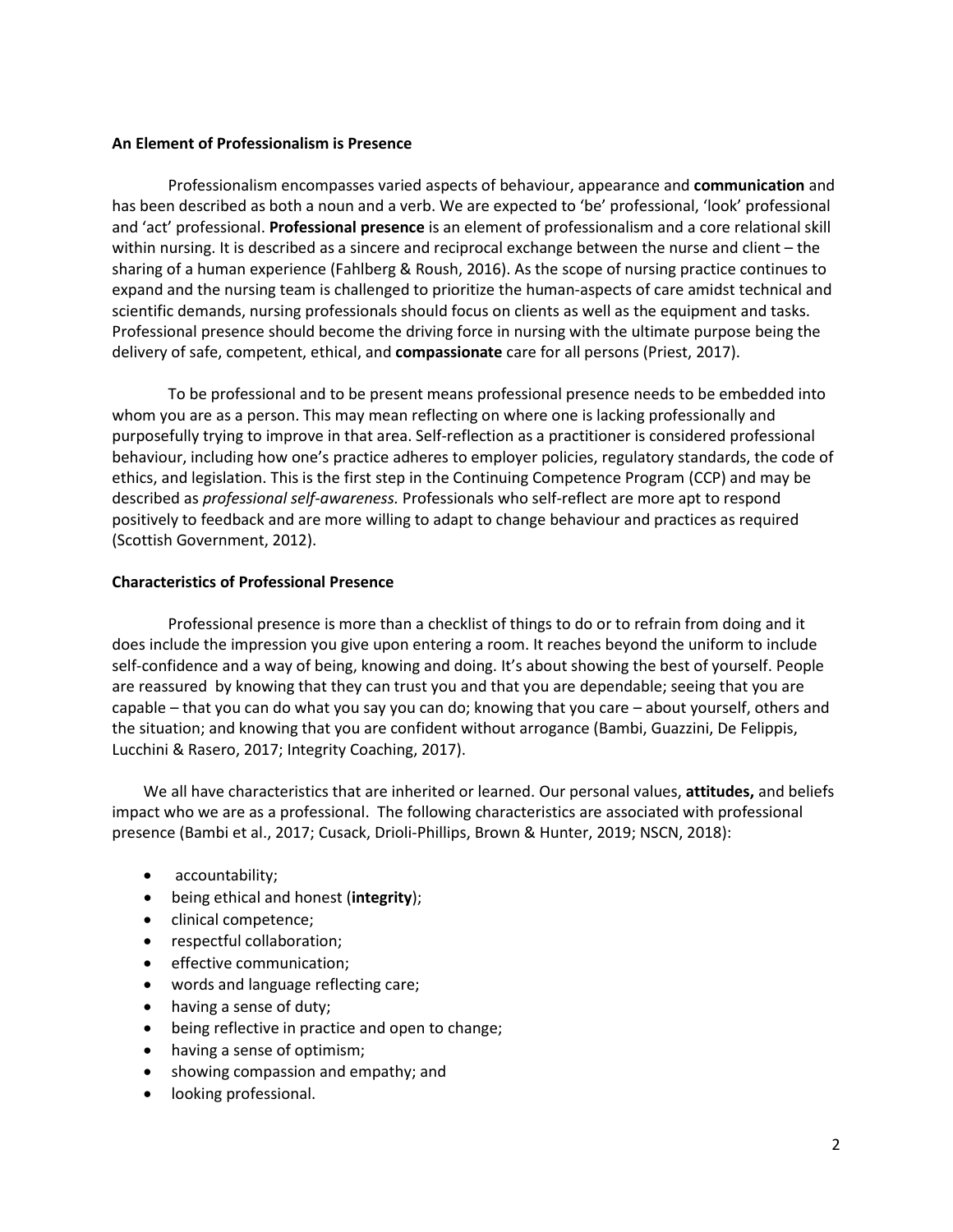Nursing presence is impacted by civility. Civility is an awareness of being polite and it does not depend on liking everyone, but on resolving to think before you speak. Civility may mean agreeing to disagree; talking through differences; or providing civilized criticism that is not blunt and harsh, but as factual and as objective as possible (Lower, 2012). Civility includes what is spoken, what is written and body language.

"Why Be Civil?" Civility is foundational in the **therapeutic relationship** and has the ability to transcend through all interactions between the nursing professional and the client. Tone of voice, appropriate touch, body language conveying genuine concern and self-confidence in one's professional abilities, are all characteristics of civility and of being present with clients. Being truly present with the client should foster a meaningful and trusting exchange (NSCN, 2018).

## **Therapeutic Relationship**

Professional presence, communicated through words, actions and physical appearance can be the commencement of a trusting nurse-client relationship. A visible nametag and an introduction including name and the designation of LPN, NP or RN should help in fostering a sense of trust that someone is in charge of client care. Speaking with confidence and compassion often results in the reassurance of the nursing professional's capability and the ability to meet the demands of the job and the needs of the clients (Aquino-Russell, 2013).

Presence in the therapeutic relationship is physically 'being there' and psychologically 'being with' the client.For example, a nursing professional using a personal communication device at the bedside is physically there but absent with the client psychologically. Whereas the nursing professional who is committed to holistic care, is more likely to relationally engage with the client while performing clinical tasks (Priest, 2012).

Professional presence is not something you can put on and take off – it is a lifestyle both on the job and at leisure. Being a professional on and off the job will encourage public trust in the profession of Nursing and public trust impacts the therapeutic relationship (Aquino-Russell, 2013). Changes in society's expectations and advancements in both science and technology have increased health care consumers' knowledge and expectations. There is an increased demand for transparency and accountability. Society is quick to congratulate and quick to condemn, therefore professional presence needs to be a constant in the workplace and in one's social life, including social media (Hubbard Murdoch, Ahlquist, Farthing & Mennie, 2018).

## **The Impact of Technology on Professional Presence**

Communication styles vary from generation to generation and current societal norms include electronic communication and texting, which involves less eye contact than face-to-face communication. The habit of looking at a screen can impact the therapeutic relationship if nursing professionals allow personal communication devices to be a part of their work-life. Differing values and norms between nursing professionals and clients in what is considered acceptable use of technology, is a potential battlefield of misunderstandings, hurt feelings and negative body language. Nursing professionals are expected to review and practice in accordance with their standards of practice and employer policy, including those pertaining to the therapeutic relationship and the use of technology (Hubbard Murdoch et al, 2018).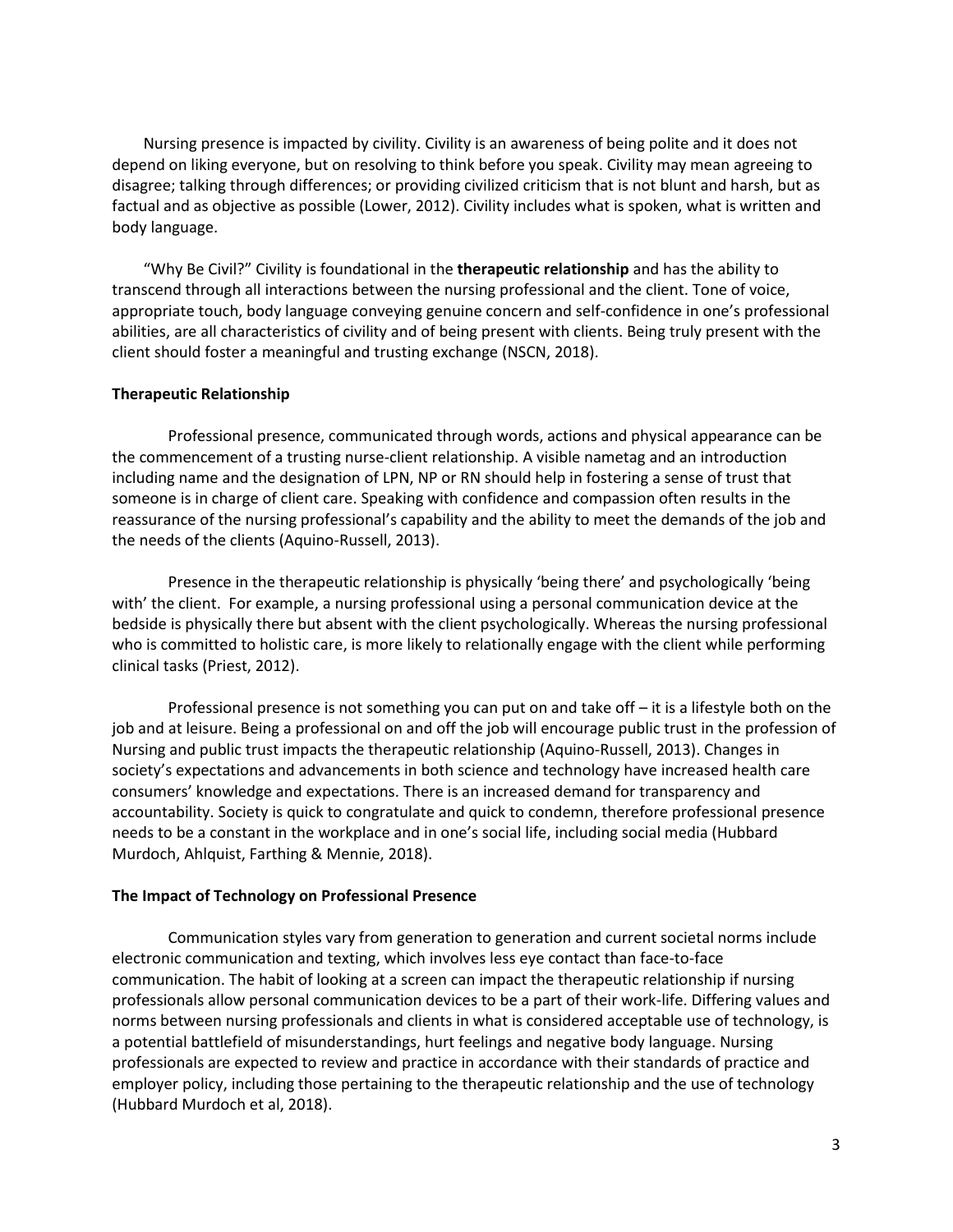Social media is a great way to keep in contact and communicate with friends and family. We have seen social media grow and for many people, it is part of their day to day lives. However, we need to keep in mind that the information we share through social media could have an impact on our profession. Images, videos, stories, and rants can go viral. Once you place information on social media, you have minimal control over what happens with that information next, or who gets to see that information. As Alexander (2016) indicated, "it is difficult, if not impossible, to step outside your identity as a nurse" (p. 262). Nursing professionals are required to keep their work-life and personal-life separate.

Information is at our fingertips, as well as at our client's finger tips. There is an infinite amount of data on the internet, and many of our clients take advantage of the resources that are out there. They often come to us self-educated and ready to engage themselves in the care process. Clients expect nursing professionals to be competent and their impression of whether you are competent or not, is impacted by professional presence.



## **Being Competent**

Continuous learning is an expectation for all nursing professionals throughout their career. With advances in technology not only within the health care system, but also in the lives of our clients, continuous learning is more important today than ever before. Clients are prepared to talk about their own care and treatment, so they expect nursing professionals to at least know what they know, and more.

Those in the nursing profession are also required to react professionally in varying circumstances or to have 'situational judgment'. The term 'situational judgment' refers to the ability to judge circumstances and then react in the most appropriate way (Scottish Government, 2012). In other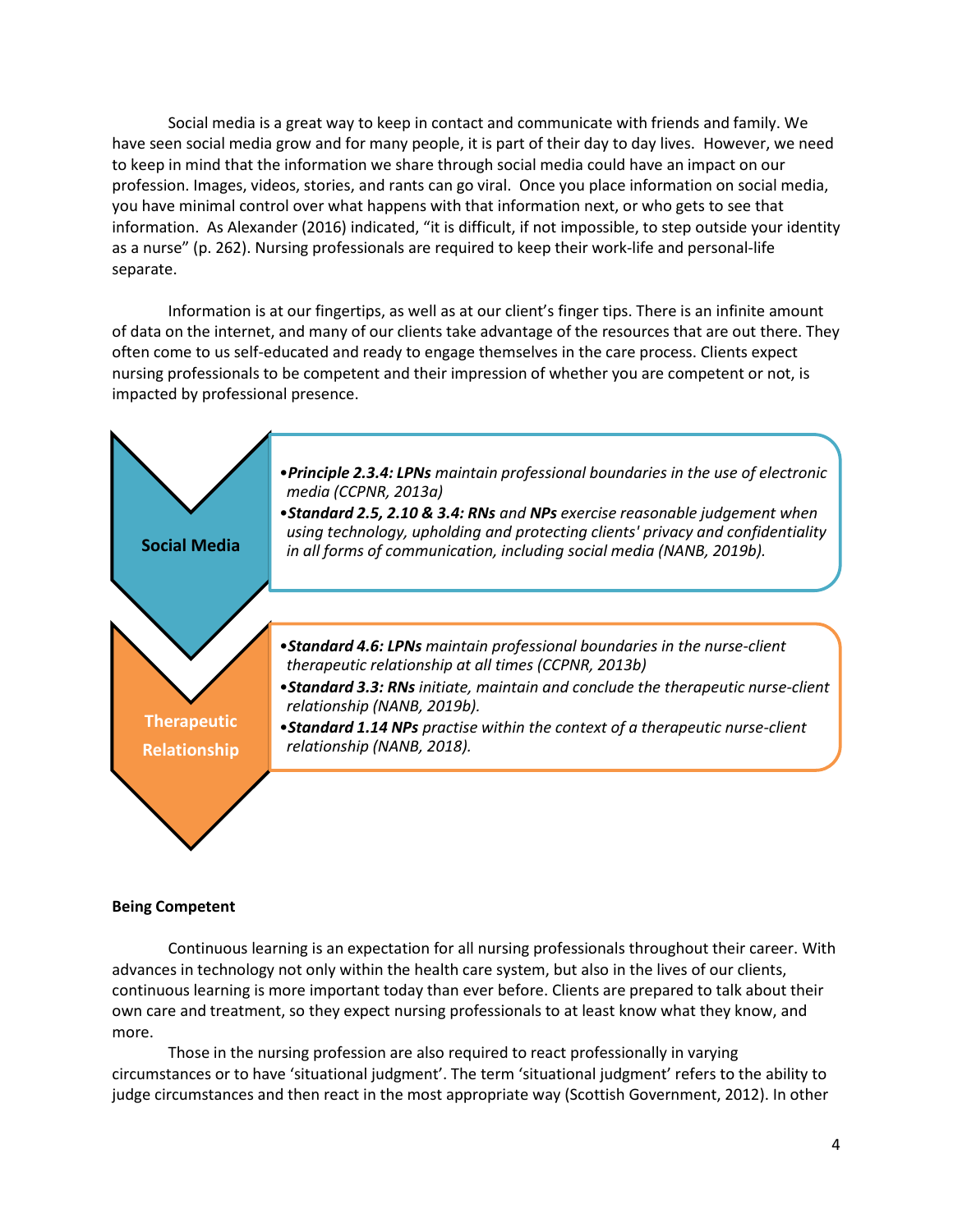words, one may have knowledge and skill but not react appropriately in a situation and come across as unprofessional. Hence the argument that professional presence is more than appearance and skill – it is a way of being. You cannot put it on and take it off and you may have to adjust behaviour and in some instances, modify appearance, to be the most effective with clients. For example, if a nursing professional is working within a community setting, choosing to wear plain clothing may be more effective than wearing a nursing uniform (scrubs).

#### **Professional Image**

Image is an integral component of professional presence and it is created when there are positive interpersonal skills, polite behavior, professional attire, and confidence in one's knowledge and abilities. It is influenced by self-care, effective communication (both written and verbal) and personal attitudes. Self-care starts on the inside (mentally) and is projected on the outside (physically). It is difficult to provide excellent nursing services when you are not at your peak physically or mentally. A first impression communicates how the nursing professional feels and respects themself. If a client thinks their nursing care provider takes care of and respects themself, then they will be inclined to trust that they will be taken care of, too (CRNNL, 2014; NSCN, 2019).

Professional image is also reflected in being neat and professional in appearance. Remember, appearance does matter, and it is not only the first impression that counts, but *every* encounter with the nursing professional. Nursing professionals are watched by clients and their families while providing direct care and indirect care, such as when nursing professionals are in the hallway, cafeteria or at the nursing station. A consistent exposure to professional presence will most likely foster a therapeutic relationship between the nursing professional and the client. (CRNNL, 2014; NSCN, 2019).

#### **Impact of Practice Environment**

The practice environment, also known as the context in which nursing professionals work, is pivotal in supporting presence. A positive practice environment includes support from the employer in which values, principles and boundaries are clearly shared and modelled by **leadership**. When employers provide a **collaborative** environment that allows professionals to work efficiently it helps in fostering a strong, fair and democratic **culture** which can positively impact client care and satisfaction. (Alternatively, research has shown that an extremely chaotic and disorganized work environment has the potential to *negatively* affect professionalism, client health outcomes and client satisfaction (Terzioglu, Temel & Sahan, 2016). The practice environment is pivotal in supporting professionalism and this encourages **quality practice environments** which supports professional behaviours.

Improving workplace culture is dependent on a management approach that values positive and professional attitudes. Nursing professionals account for the majority of employees working in health care and it is they who spend the most time with clients and their family members. Therefore, it is important for employers to facilitate an environment which fosters professionalism in the workplace (Masat, Cinarli, Sener, Erdogan, Simsit & Koc, 2018). Fostering trust and feeling safe to raise concerns when issues arise, is essential for safe practice. From an employer's perspective, this may mean specifying expected behaviour, modeling professional behaviour and taking appropriate action to address unprofessional behaviour.

Nursing is often viewed as "task orientated" which does not provide an accurate portrayal of the profession. Nursing is both an art and a science which involves both **autonomous** and **collaborative**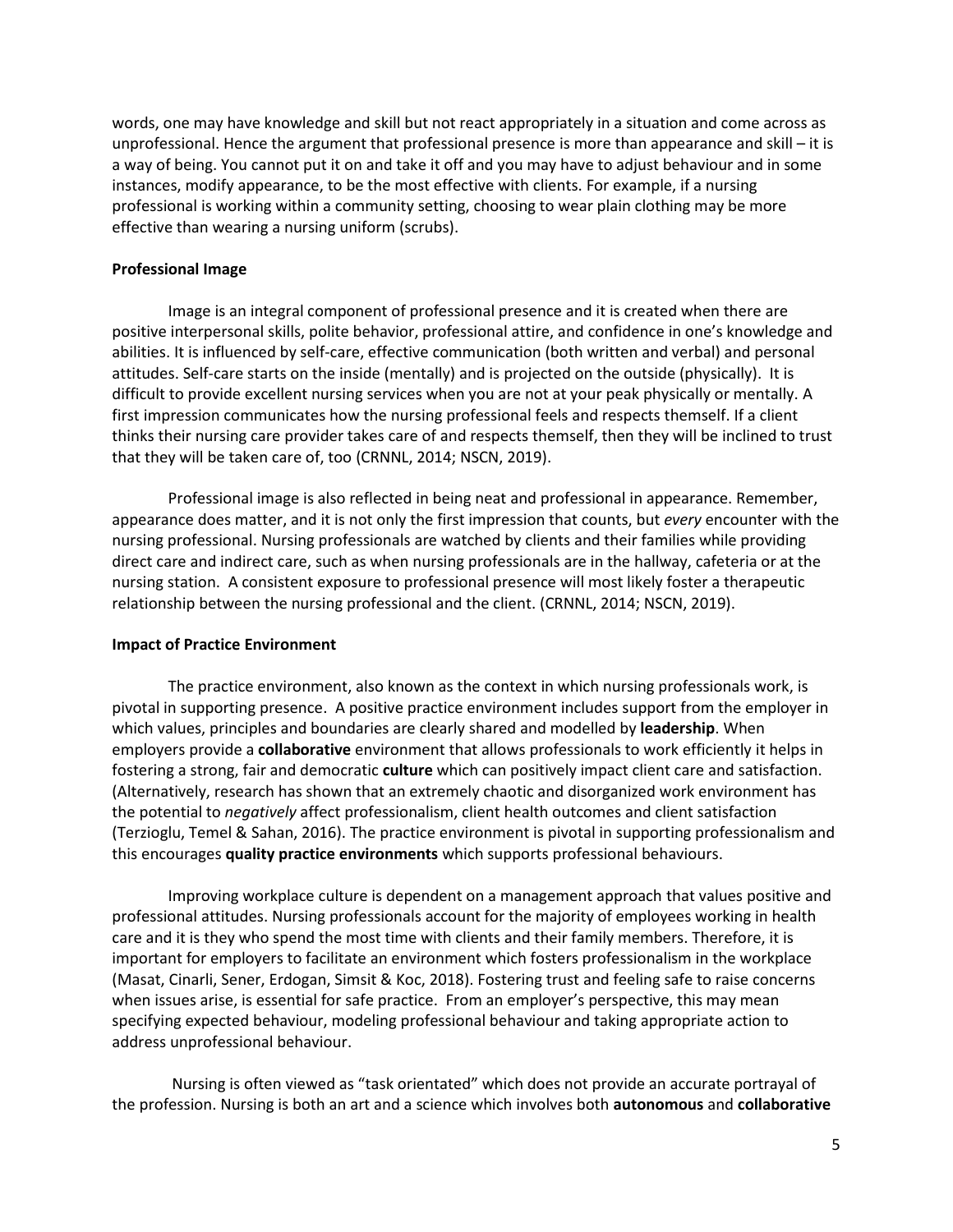care, while practicing under a specified Code of Ethics and Standards of Practice. If the culture of the workplace views nursing as "task orientated", the structure of that workplace has the potential to conflict with professional presence. Often, work environments value productivity, efficiency, and achievement through tasks, therefore it is important for employers to find avenues that support professional presence.

Research has shown that nursing professionals' value a workplace that allows them to work both autonomously and collaboratively while maintaining therapeutic relationships with their clients. Additionally, nursing professionals' value safe staffing models, flexible scheduling, authentic leadership, and opportunities for professional development (Manojlovich & Ketefian, 2002). Alternatively, heavy workloads and high work demands can affect a nursing professional's quality of work and professional presence, negatively (Masat et al., 2018).

Retention of staff is probable if the nursing team feels they are valued for their knowledge and contributions to the health care team. Reciprocal respect between nursing professionals and other healthcare providers is a characteristic which impacts clients and staff alike. When the professionalism of a nursing provider is compromised, it not only affects the individual negatively, it also has a negative effect on the facility, co-workers and the quality of care being provided to clients (Terzioglu et al., 2016). True professional presence requires everyone to strive to create an environment which fosters growth, encourages input, and shows respect. It is the 'give and take' of working as a team.

#### **Hidden Curriculum**

**Formal educational curriculum** is almost always accompanied by a **hidden curriculum** and is the product of each educational institutions culture, values, and attitudes (Farquharson, 2019). Hidden curriculum can be defined as content an educational program teaches without intending to, or are even aware of (Chen, 2015) and results in students inadvertently learning concepts due to their environment (Murphy, 2019).

As soon as a student enters their nursing program, they begin to receive an informal education in professional socialization through the interactions they have with their peers and educators (Chen, 2015). What students are formally taught in the classroom does not always have the biggest impact on them. Rather, it is what they *observe* from their educators that creates the biggest impact on their understanding and expectations of the nursing profession (Karimi, Ashktorab, Mohammadi & Ali Abedi, 2014). To put it simply, actions speak louder than words and "students repeat what their educators do, not what they say" (Karimi et al., p. 6, 2014).

Nursing students spend a large portion of their time in clinicals where they interact with other healthcare professionals. It is during this time that most of the hidden curriculum is learned and this has the potential for either a positive or negative influence on the student (Farquharson, 2019). If breaches in professional behaviour occur during preceptorship, these unprofessional behaviours are often mimicked by the student or new employee in their desire to "fit in" with the crowd (Murphy, 2019).

As students graduate and enter clinical practice, there is often a discrepancy between what they have been taught, and what they experience as an employed nursing professional. The continuation of role-modeling is important in developing awareness of professional behaviour or a lack of it. Employers can help combat the abandonment of professionalism by ensuring that there are positive role models in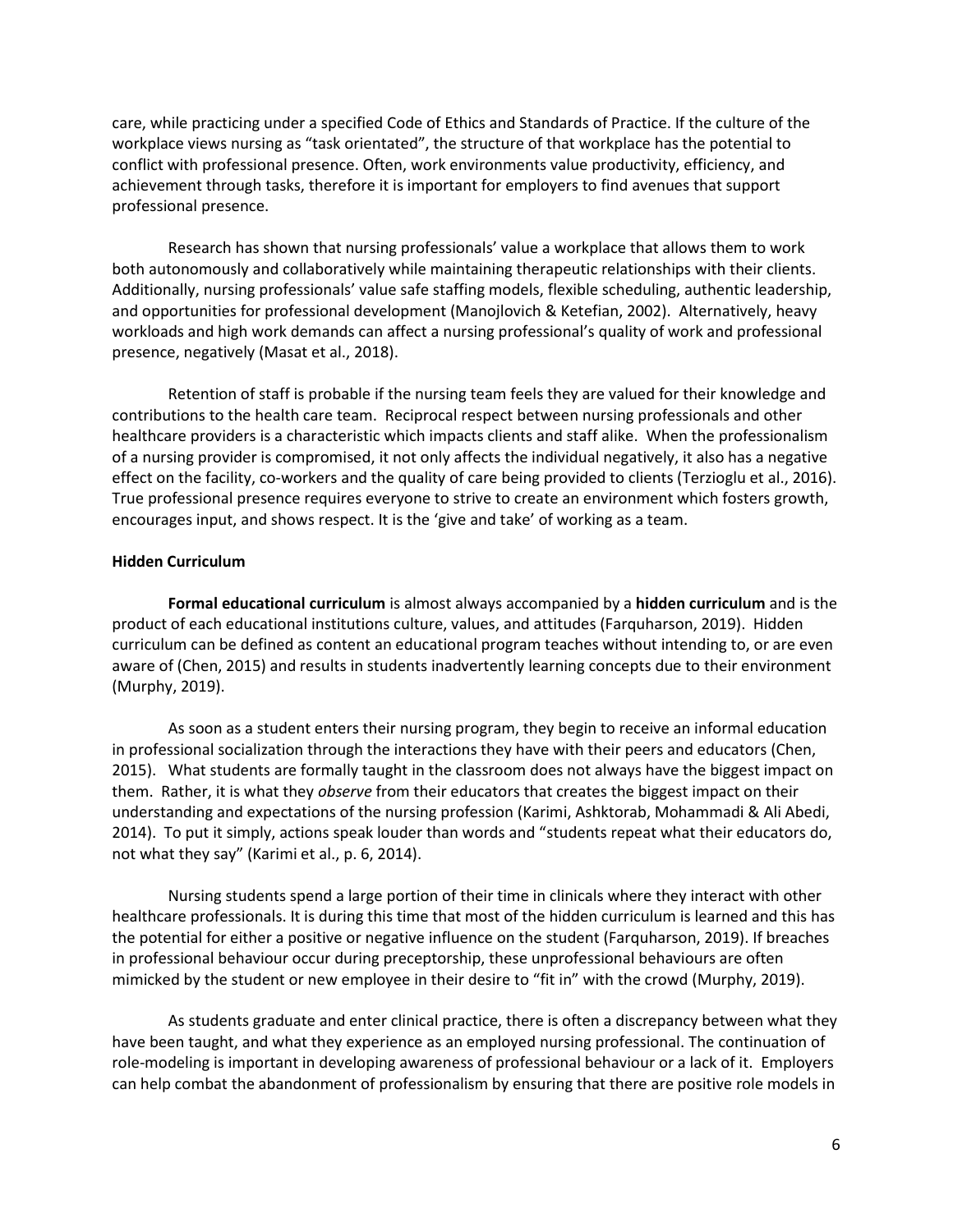the workplace and that all staff are given the opportunity to practice their professional autonomy (Manljlovich et al., 2002).

Learning by observation is one of the most important strategies that students and new graduates use regarding professional behaviour. Though professional presence is woven throughout the formal nursing curriculum, once new graduates enter the workforce the value of professionalism will either be further developed or abandoned as a result of a hidden curriculum and workplace culture. As nursing professionals progress through their careers, it is imperative that we never forget that we are *always* teaching, whether formally or informally through a hidden curriculum. Our actions and behaviours are always influencing those who are around us and have the potential to shape the future of nursing (Farquharson, 2019).

#### **Conclusion:**

The term professionalism may be interpreted as an over-arching term, including everything from basic manners, education, and appearance, to specifics like individual behaviour, job skills and job title. Presence is a key component of professionalism and is the demonstration of respect, confidence, integrity, optimism, compassion, and empathy in accordance with professional standards, guidelines, and codes of ethics (NSCN, 2018). Some may consider professional presence as a way of being and acting "on-the-job" without considering the impact that one's personal behaviours can have on the profession of nursing (including social media and social lifestyles).

Healthy workplace environments in which each nursing professional embraces accountability for their actions, are key underpinnings in shaping the sense of professional presence that results in the delivery of compassionate, competent, safe, and ethical care. Professional presence is impacted by workplace culture and practice requirements outlined by nursing regulatory authorities and employers, along with public expectations of nursing care services. Professional presence can become the driving force that guides nursing practice and is realized through purposeful relationships with clients and the healthcare team.

Nursing professionals, their healthcare **colleagues**, employers, government, and the public need to value the profession of nursing and their contributions to the healthcare system. As a nursing professional, valuing one's profession is projected in appearance, body language, and in both verbal and non-verbal communications. These characteristics also contribute to professional presence and presence is critical for creating credibility, fostering trust, and leaving a positive image of nursing (Karimi et al., 2014).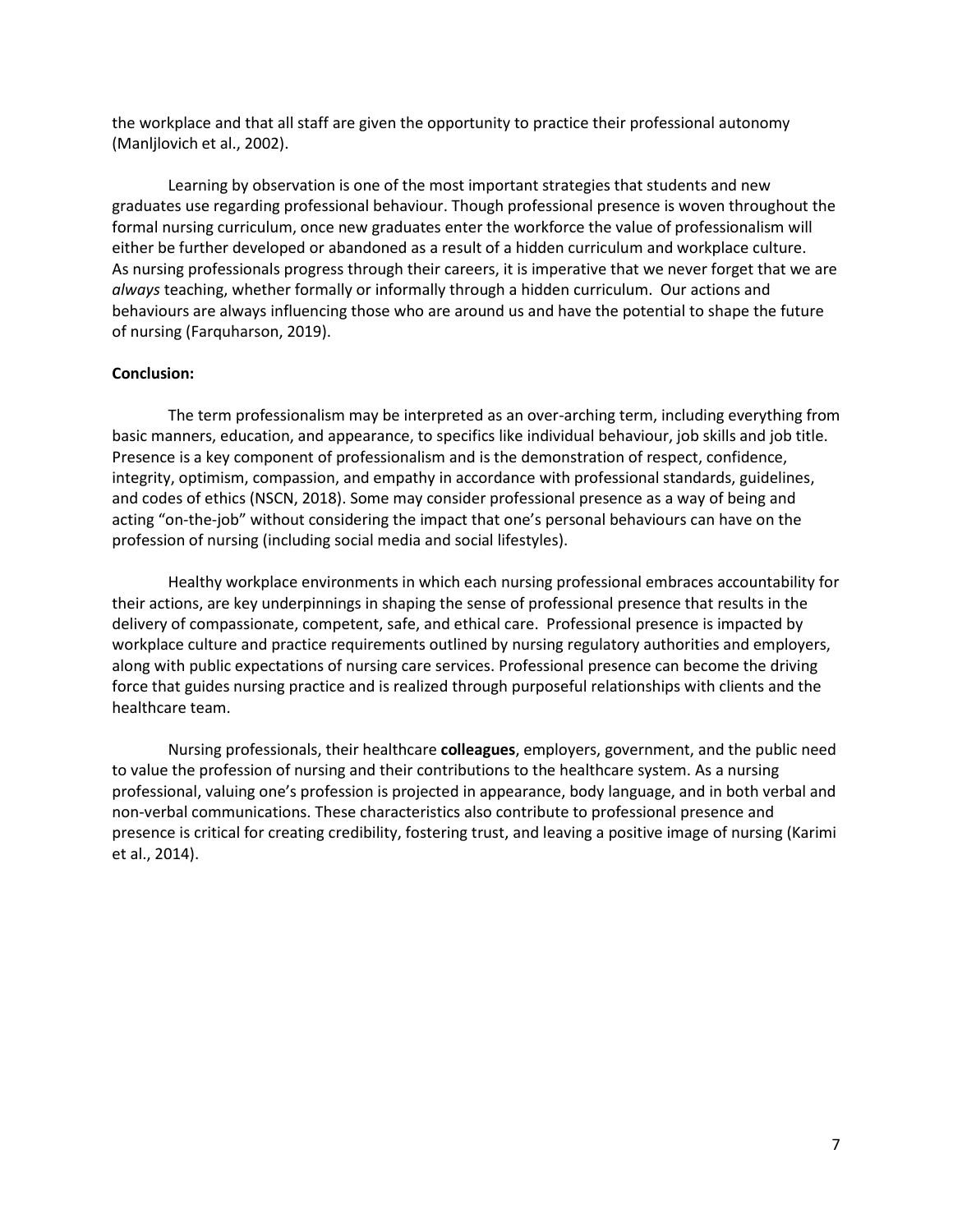# **APPENDIX**

# **Suggestions for Improving Professionalism and Presence in Nursing<sup>1</sup>**

# **Actions for improving professional presence include but are not limited to the following suggestions:**

- Make eye contact with people, smiling as appropriate.
- Introduce yourself to your clients, including your name, your professional designation, and your role in their care. This can foster trust.
- Dress for your role and for your audience.
- Have body language that is open (relaxed) and upright posture.
- Listen more than you speak.
- Match your tone of voice to the situation.
- Practice humility versus arrogance or 'know-it-all' attitude.
- Treating others with a positive regard and working collegially with others.
- Being positive in attitude, even towards diversity and adversity.
- Remember 'impressions' matter and we all create a first impression and an ongoing impression.
- Learning about professionalism and demonstrating it at work.
- Raising concerns and encouraging other to raise concerns, when issues arise that could compromise safety or quality of care.

## **Professional presence in nursing is evidenced (demonstrated) by the following actions:**

- adherence to the professional code of ethics, regulatory standards and employer policies.
- clear communication being able to articulate one's professional role on the healthcare team and consistently introducing oneself by name and designation.
- advocating on behalf of clients and their healthcare needs putting the client's needs first.
- providing competent, compassionate, and client-centered nursing services.
- collaborating respectfully with both client and colleagues.
- maintaining a professional image and looking after one's self.
- practising reflectively and continuing education, including annual participation in the ANBLPN Continuing Competence Programs.

## **Successful achievement of professional presence should result in:**

- a trusting workplace culture.
- a professional image of nursing professionals in the workplace.
- appropriate use of technology in nursing practice and when off duty.
- individualized care evidenced through support for client's having increased involvement in their health care.
- good health outcomes of clients.
- receivers of care describing positive nursing care experiences.
- improved staff retention and improved sick-time usage by nursing professionals.

<sup>&</sup>lt;sup>1</sup> Ballard, J., 2014; Cusack et al., 2019; Scottish Nursing and Midwifery Council, n.d.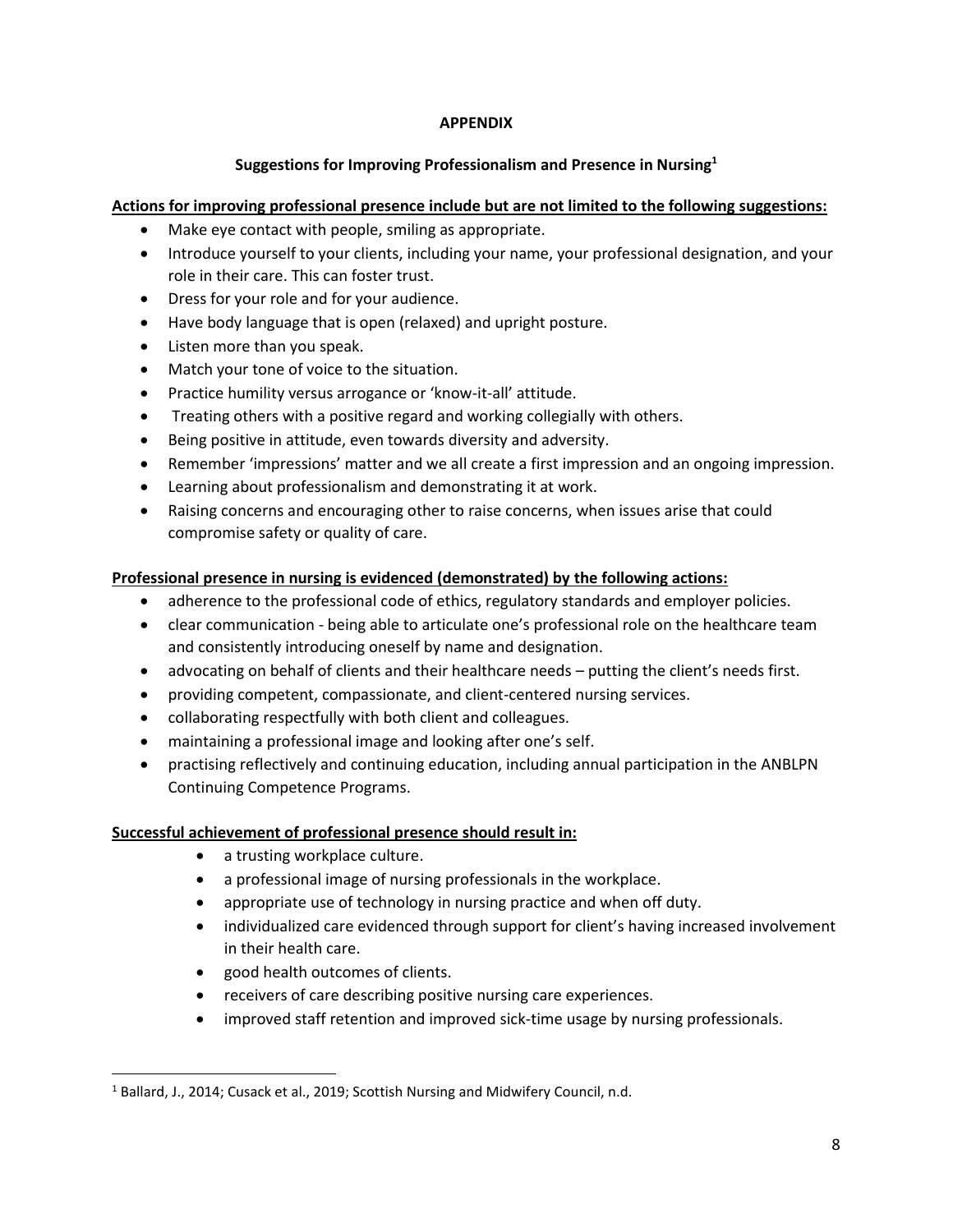## **Glossary**

**Attitude:** a manner of thinking, feeling, and behaving towards individuals, social issues, or an event that takes place in an individual's environment (Shohani & Zamanzadeh, 2017).

**Autonomous:** Having the authority to make decisions and the freedom to act in accordance with one's professional knowledge base (CCPNR, 2019).

**Client:** Individuals, families, groups, populations, or entire communities who require nursing expertise. The term "client" reflects the range of individuals and/or groups with whom nurses may be interacting. In some settings, other terms may be used such as patient or resident. In education, the client may also be a student; in administration, the client may also be an employee; and in research, the client is usually a subject or participant (NANB, 2018).

**Collaborative:** Joint communication and decision-making processes with the expressed goal of working together toward identified outcomes while respecting the unique abilities and autonomy of each team member (CCPNR, 2019)

**Colleagues:** all health-care providers and nurses working in all domains of practice (CNA, 2017)

**Communication:** the transmission of verbal and/or non-verbal messages between a sender and a receiver for the purpose of exchanging or disseminating meaningful, accurate, clear, concise, complete and timely information (includes the transmission using technology) (NSCN, 2017).

**Compassionate:** the ability to recognize and be aware of the suffering and vulnerability of another, coupled with a commitment to respond with competence, knowledge and skill (CNA, 2017).

**Culture:** learned values, beliefs, norms and way of life that influence a person's thinking, decisions and actions (CNO, 2019)

**Formal Curriculum:** what a school officially claims to teach in their published course outline or manual (Farquharson, 2019)

**Healthcare team:** providers from different disciplines, often including both regulated health professionals and unregulated workers, working together to provide care for and with individuals, families, groups, populations, or communities. The team includes the client (CNA, 2017).

**Hidden Curriculum:** That which a school teaches without, in general, intending or being aware that it is being taught… a combination of factors involving the organization's structure and culture that affect student learning (Chen, 2015; Farquharson, 2019).

**Integrity:** adherence to moral norms that is sustained over time. Implicit in integrity is soundness, trustworthiness and the consistency of convictions, actions, and emotions (Burkhart, Nathaniel & Walton, 2015).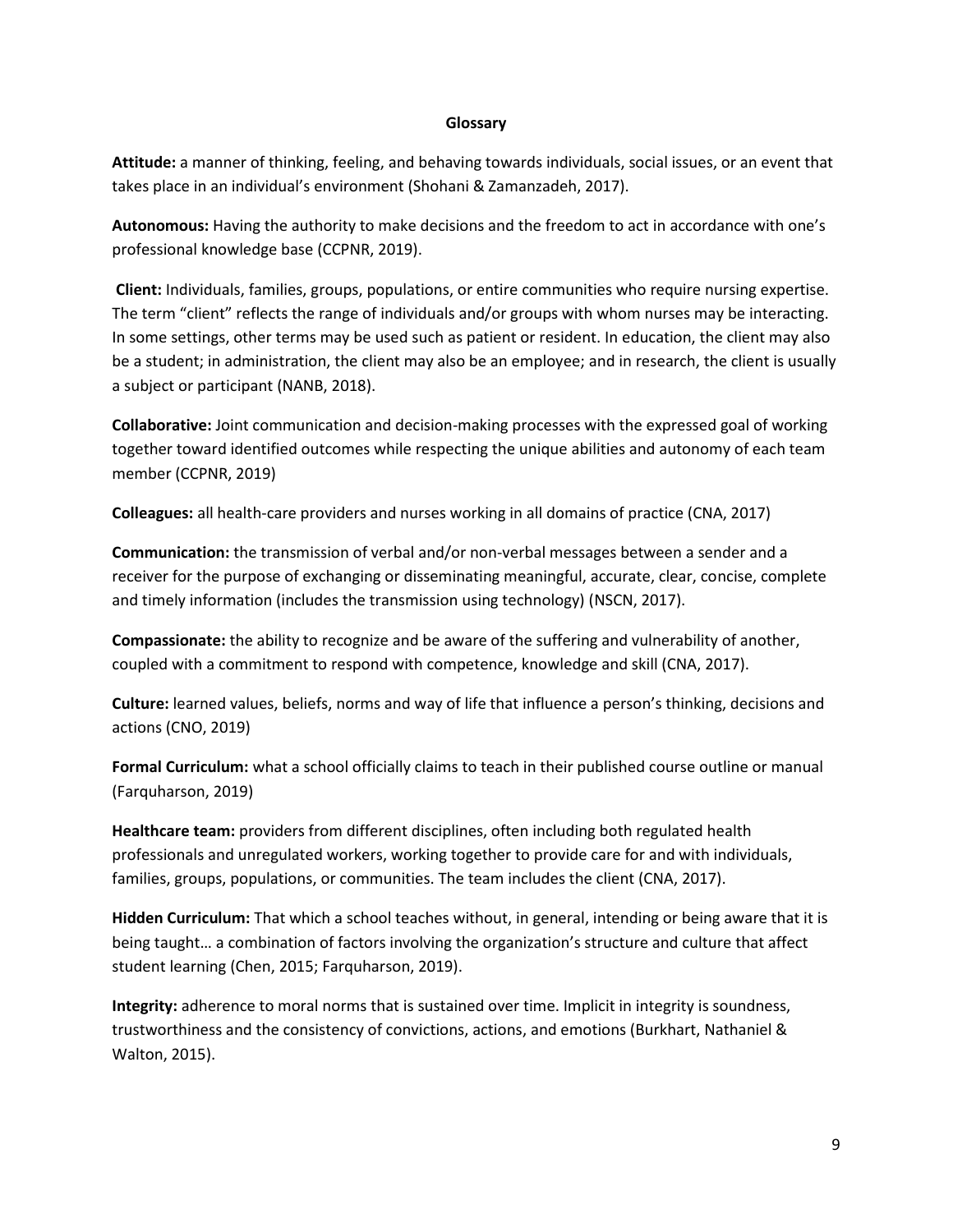**Leadership:** a relational process in which an individual seeks to influence others towards a mutually desirable goal. It not limited to formal leadership roles (CRNNS, 2017).

**Professionalism:** the habitual and judicious use of communication, knowledge, technical skills, clinical reasoning, emotions, values, and reflection in daily practice for the benefit of the individual and community being served (Murphy, 2016)

**Professional presence:** the demonstration of confidence, integrity, optimism, passion, and empathy, in accordance with legislation, practice standards, and ethics. This includes the registered nurses' verbal and nonverbal communications and the ability to articulate a positive role and professional image, including the use of name and title (CPSI, 2017).

**Therapeutic relationship:** a relationship the nurse establishes and maintains with a client, through the use of professional knowledge, skills and attitudes, in order to provide nursing care that is expected to contribute to the client's well-being (CNA, 2017).

**Values:** crucial factors that motivate and are associated with an individual's beliefs about appropriateness and desirability of something. Values acts at the guide for ethical behaviours, for example, in providing safe nursing care (Poorchangiz, Borhanie, Abbaszadeh, Mirzaee & Farokhzadian, 2019).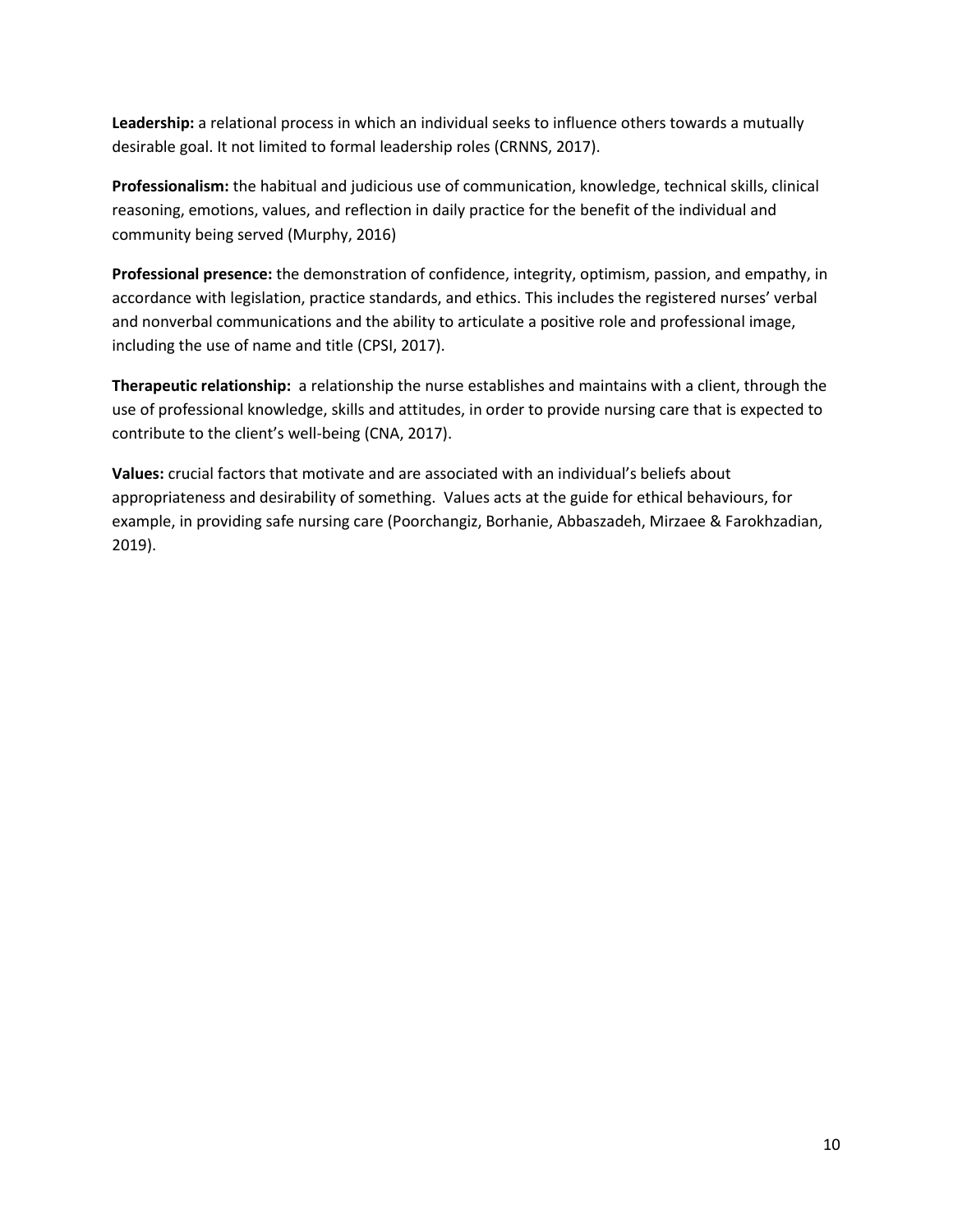#### **References**

Alexander, S. (2016). Polishing your presence online. *Clinical Nurse Specialist, 35*(5), 261-263.

- Aquino-Russell, C. (2013). Professional presence as lived and perceived by nurses in New Brunswick: Past, present and future. *INFO Nursing, 44*(1), 17-21.
- Ballard, J. (2014). *Make your presence felt: Showing the best of what's inside, on the outside* (Ebook). Lulu.com.
- Bambi, S., Guazzini, A., De Felippis, C., Lucchini, A. & Rasero, L. (2017). Preventing workplace incivility, lateral violence and bullying between nurses. A narrative literature review. *Acta Biomed for Health Professionals, 88*(5), 39-47.
- Burkhardt, M. A., Nathaniel, A., & Walton, N. (2015). Ethics and issues in contemporary nursing (2nd Cdn. ed.). Nelson College Indigenous.
- Canadian Nurses Association. (2017). *Code of Ethics for Registered Nurses.* Author. [https://www.cna](https://www.cna-aiic.ca/~/media/cna/page-content/pdf-en/code-of-ethics-2017-edition-secure-nteractive.pdf?la=en)[aiic.ca/~/media/cna/page-content/pdf-en/code-of-ethics-2017-edition-secure-nteractive.pdf?la=en](https://www.cna-aiic.ca/~/media/cna/page-content/pdf-en/code-of-ethics-2017-edition-secure-nteractive.pdf?la=en)
- Canadian Council for Practical Nurse Regulators. (2019). *Entry Level Competencies for Licensed Practical Nurses.* Author[. http://www.ccpnr.ca/wp-content/uploads/2019/10/CCPNR-ELCs\\_2019E.pdf](http://www.ccpnr.ca/wp-content/uploads/2019/10/CCPNR-ELCs_2019E.pdf)
- Canadian Council for Practical Nurse Regulators. (2013a). *Code of Ethics for Licensed Practical Nurses*. Author: [https://www.anblpn.ca/resources/Code\\_of\\_Ethics.pdf](https://www.anblpn.ca/resources/Code_of_Ethics.pdf)
- Canadian Council for Practical Nurse Regulators. (2013b). Standards of Practice for Licensed Practical Nurses. Author: https://www.anblpn.ca/resources/STANDARDS\_OF\_PRACTICE.pdf
- Canadian Patient Safety Institute (2017). *General Patient Safety*. Retrieved from: http:// www.patientsafetyinstitute.ca/en/Topic/Pages/General-Patient-Safety.aspx
- Chen, R. (2015). Do as We Say or Do as we Do? Examining the Hidden Curriculum in Nursing Education. *CJNR, 47*(3), 7-17.
- College of Nurses of Ontario. (2019). *Code of Conduct.* Author. [https://www.cno.org/globalassets/docs/prac/49040\\_code-of-conduct.pdf](https://www.cno.org/globalassets/docs/prac/49040_code-of-conduct.pdf)
- College of Registered Nurses of Newfoundland and Labrador. (2014). *Professionalism and the Registered Nurse.* Author.
- Cusack, L., Drioli-Phillips, P., Brown, J., & Hunter, S. (2019). Re-engaging concepts of professionalism to inform regulatory practices in nursing. *Journal of Nursing Regulation, 10*(3), 21 – 27.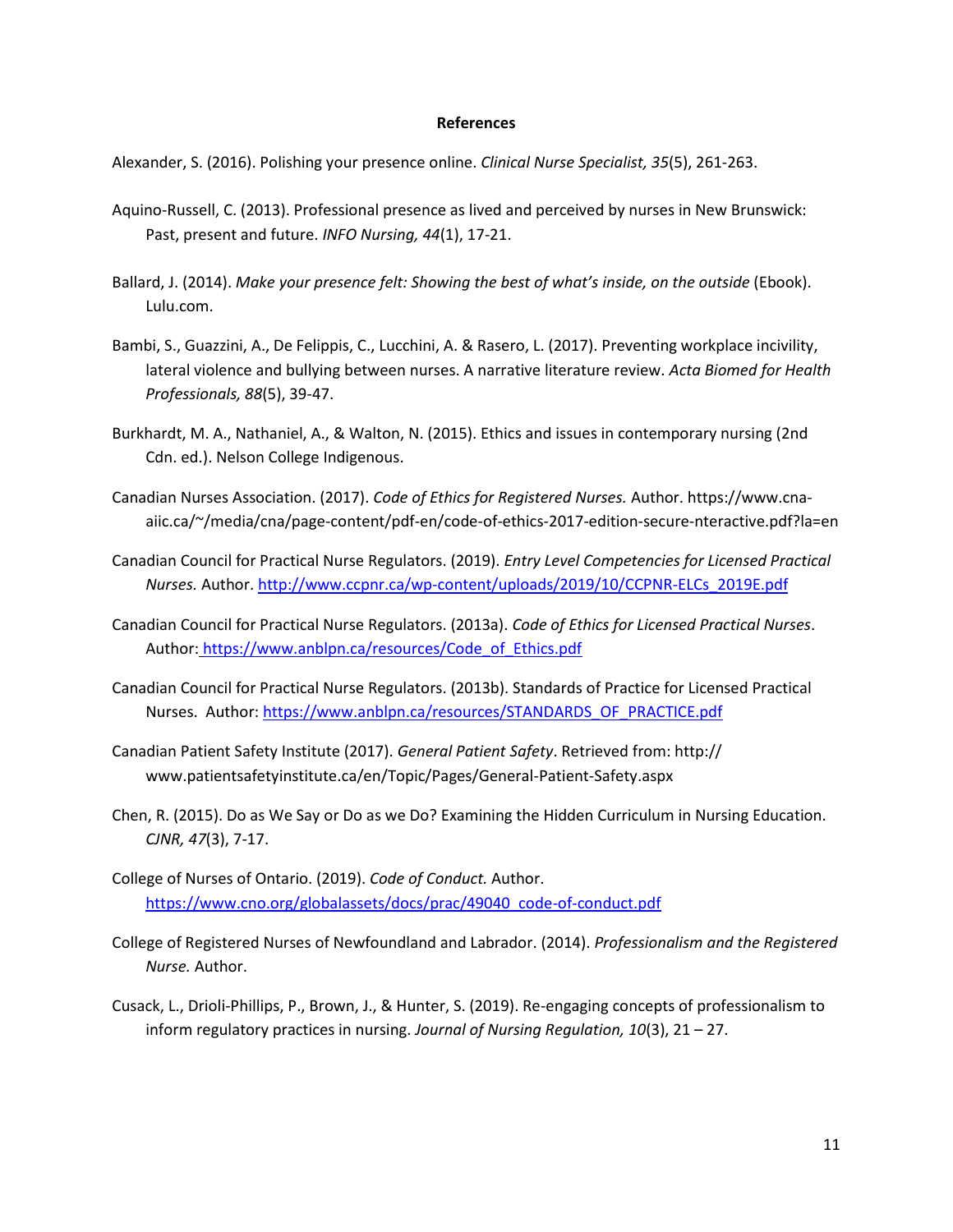- Fahlberg, B. & Roush, T. (2016). Mindful presence: Being "with" in our nursing care. *Nursing 2016*, *46*(3), 14-15.
- Farquharson, S. (2019). What is the hidden curriculum, and how does it affect nursing students? *Meducator, 30-33.*
- Hubbard Murdoch, N., Ahlquist, A., Farthing, P. & Mennie, J. (2018). A review of perceptions of professional presence on social media in nursing education. *Canadian Journal of Nursing Informatics 13*(1). https://cjni.net/journal/?p=5364
- Integrity Coaching. (2017, January 11). *Developing a professional presence: Interview with Justine Ballard.* <https://www.integritycoaching.co.uk/blog/presence>
- Karimi, A. Ashktorab, T., Mohammadi, E. , & Abedi, H. (2014). Using the hidden curriculum to teach professionalism in nursing students. *Iran Red Crescent Medical Journal, 16*(3), 1-7.
- Lower, J. (2012). Civility starts with you. *American Nurse Today*, *7*(5), 21-22.
- Manojlovich, Milisa and Ketefian, Shake. (2002). The Effects of Organizational Culture on Nursing Professionalism: Implications for Health Resource Planning. *Canadian Journal of Nursing Research, 33*  (4), 15-34.
- Masat, S., Cinarli, T., Sener, A., Kavalali Erdogan, T., Simsit, G. & Koc, Z. (2018). The relationship between quality of working life and professional behavior for nurses working in a university hospital. *New Trends and Issues Proceedings on Advances in Pure and Applied Sciences. 10, 26-37*
- Murphy, S. (2019, April 9). Professionalism Difficult to Teach and Hard to Evaluate! *Canadian Physiotherapy Association.* physiotherapy.ca/blog/professionalism-difficult-teach-and-hardevaluate
- Murphy, S., Imam, B. & Whitehouse, Laura. (2016). *Twelve Tips for Utilizing Virtual Patients to Teach Professionalism.* MedEdPublish. https://doi.org/10.15694/mep.2016.000107
- Nova Scotia College of Nurses. (2017). *Standards of Practice for Registered Nurses*. Author.
- Nova Scotia College of Nurses. (2018). *A Guideline for Nurses: Professional Presence*. Author. <https://cdn1.nscn.ca/sites/default/files/documents/resources/ProfessionalPresence.pdf>
- Nova Scotia College of Nurses. (2019, September 20). *Professional presence* (Video). YouTube. <https://youtu.be/DG8YdxPNsTU>
- Nurses Association of New Brunswick. (2016). *Entry-Level Competencies for Nurse Practitioners.* Author.
- Nurses Association of New Brunswick. (2018). *Standards for the Practice of Primary Healthcare Nurse Practitioners.* Author.